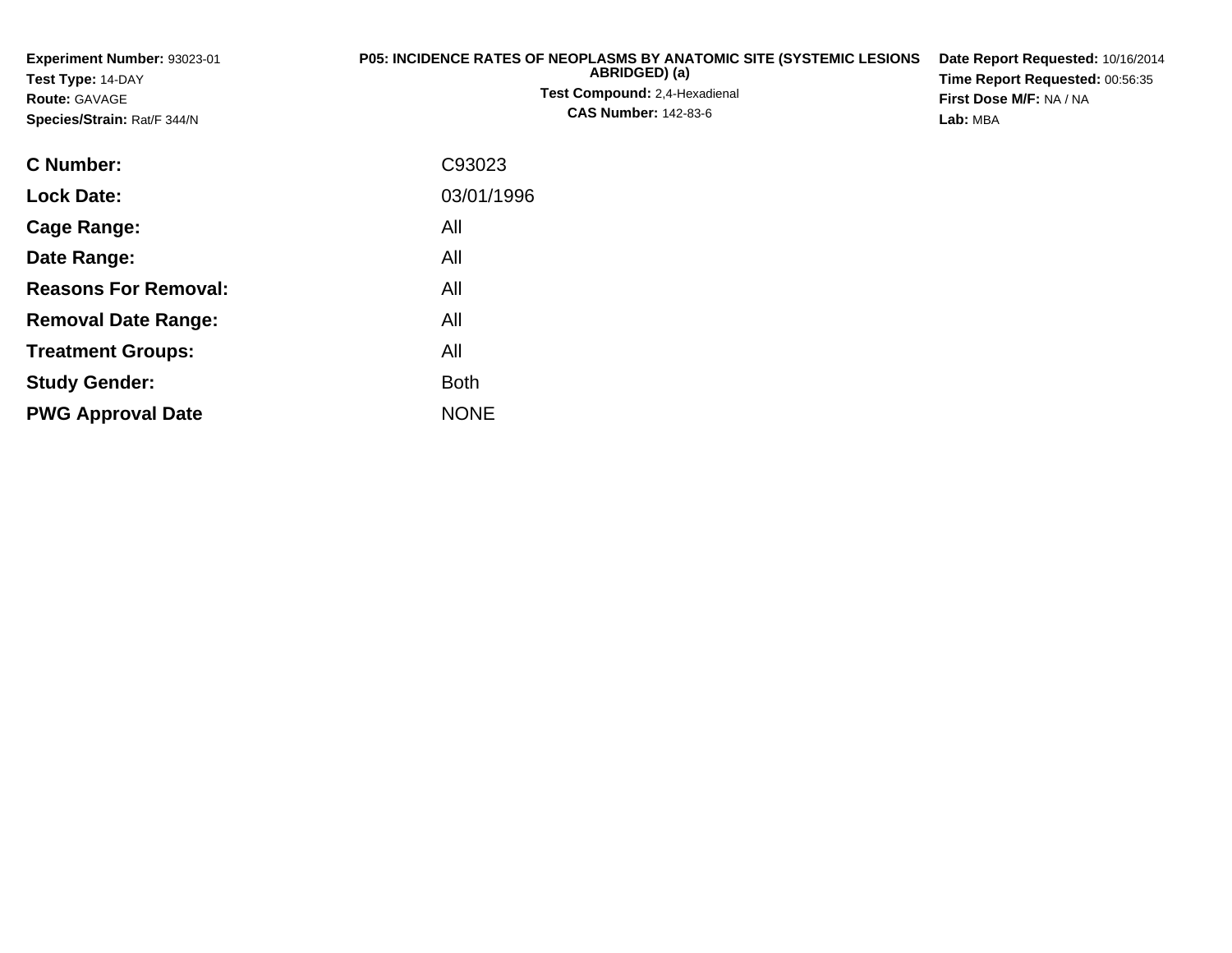| Experiment Number: 93023-01<br>Test Type: 14-DAY<br>Route: GAVAGE<br>Species/Strain: Rat/F 344/N |                     | P05: INCIDENCE RATES OF NEOPLASMS BY ANATOMIC SITE (SYSTEMIC LESIONS<br>ABRIDGED) (a)<br>Test Compound: 2,4-Hexadienal<br><b>CAS Number: 142-83-6</b> | Date Report Requested: 10/16/2014<br>Time Report Requested: 00:56:35<br>First Dose M/F: NA / NA<br>Lab: MBA |                      |                      |                 |
|--------------------------------------------------------------------------------------------------|---------------------|-------------------------------------------------------------------------------------------------------------------------------------------------------|-------------------------------------------------------------------------------------------------------------|----------------------|----------------------|-----------------|
|                                                                                                  |                     |                                                                                                                                                       |                                                                                                             |                      |                      |                 |
| F 344/N Rat MALE                                                                                 | <b>MG/KG</b><br>0.0 | <b>MG/KG</b><br>3.0                                                                                                                                   | <b>MG/KG</b><br>9.0                                                                                         | <b>MG/KG</b><br>27.0 | <b>MG/KG</b><br>80.0 | 240.0 MG/KG     |
| <b>Disposition Summary</b>                                                                       |                     |                                                                                                                                                       |                                                                                                             |                      |                      |                 |
| <b>Animals Initially In Study</b><br><b>Early Deaths</b>                                         | $5\phantom{.0}$     | $5\phantom{.0}$                                                                                                                                       | $5\phantom{.0}$                                                                                             | $5\phantom{a}$       | $5\phantom{1}$       | $5\phantom{.0}$ |
| <b>Moribund Sacrifice</b>                                                                        |                     |                                                                                                                                                       |                                                                                                             |                      |                      | 1               |
| <b>Natural Death</b>                                                                             |                     |                                                                                                                                                       |                                                                                                             |                      |                      | $\overline{2}$  |
| <b>Survivors</b><br><b>Terminal Sacrifice</b>                                                    | $\sqrt{5}$          | $5\phantom{.0}$                                                                                                                                       |                                                                                                             |                      |                      | $\mathbf{2}$    |
| <b>Animals Examined Microscopically</b>                                                          | 5                   |                                                                                                                                                       | $\sqrt{5}$                                                                                                  | ${\bf 5}$<br>5       | 5<br>5               | 5               |
| <b>ALIMENTARY SYSTEM</b>                                                                         |                     |                                                                                                                                                       |                                                                                                             |                      |                      |                 |
| Liver                                                                                            | (5)                 | (0)                                                                                                                                                   | (0)                                                                                                         | (0)                  | (5)                  | (5)             |
| Stomach, Forestomach                                                                             | (5)                 | (0)                                                                                                                                                   | (0)                                                                                                         | (5)                  | (5)                  | (5)             |
| Stomach, Glandular                                                                               | (0)                 | (0)                                                                                                                                                   | (0)                                                                                                         | (0)                  | (0)                  | (1)             |
| CARDIOVASCULAR SYSTEM<br>None                                                                    |                     |                                                                                                                                                       |                                                                                                             |                      |                      |                 |
| <b>ENDOCRINE SYSTEM</b><br>None                                                                  |                     |                                                                                                                                                       |                                                                                                             |                      |                      |                 |
| <b>GENERAL BODY SYSTEM</b><br>None                                                               |                     |                                                                                                                                                       |                                                                                                             |                      |                      |                 |
| <b>GENITAL SYSTEM</b><br>None                                                                    |                     |                                                                                                                                                       |                                                                                                             |                      |                      |                 |
| <b>HEMATOPOIETIC SYSTEM</b><br>Spleen                                                            | (0)                 | (0)                                                                                                                                                   | (0)                                                                                                         | (0)                  | (0)                  | (2)             |
| <b>INTEGUMENTARY SYSTEM</b><br><b>Nono</b>                                                       |                     |                                                                                                                                                       |                                                                                                             |                      |                      |                 |

None

a - Number of animals examined microscopically at site and number of animals with lesion

b - Primary tumors: all tumors except metastatic tumors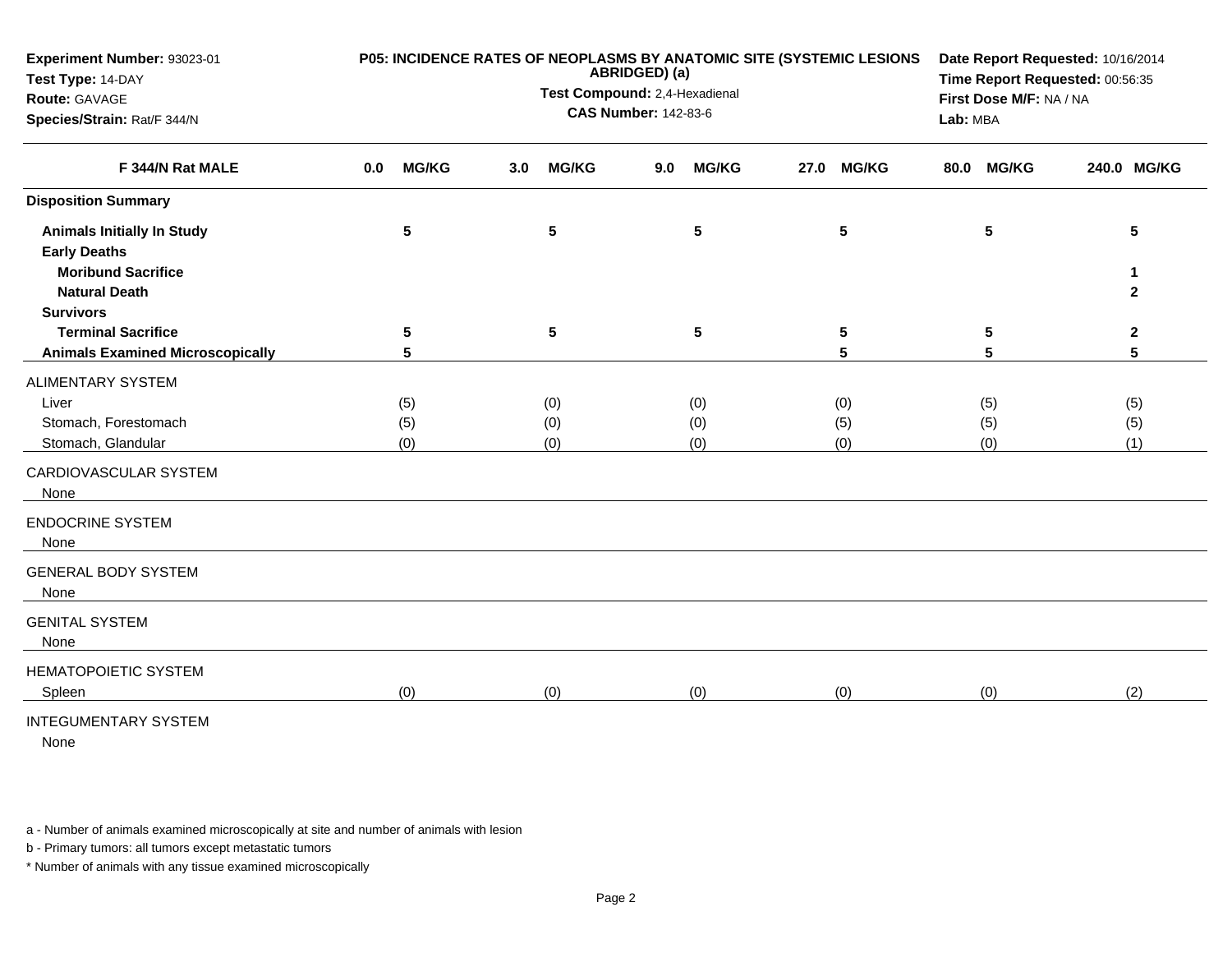| Experiment Number: 93023-01<br>Test Type: 14-DAY<br><b>Route: GAVAGE</b><br>Species/Strain: Rat/F 344/N |     | P05: INCIDENCE RATES OF NEOPLASMS BY ANATOMIC SITE (SYSTEMIC LESIONS<br>ABRIDGED) (a)<br>Test Compound: 2,4-Hexadienal<br><b>CAS Number: 142-83-6</b> |                  |              |     |              |      |              |      |              | Date Report Requested: 10/16/2014<br>Time Report Requested: 00:56:35<br>First Dose M/F: NA / NA<br>Lab: MBA |             |  |
|---------------------------------------------------------------------------------------------------------|-----|-------------------------------------------------------------------------------------------------------------------------------------------------------|------------------|--------------|-----|--------------|------|--------------|------|--------------|-------------------------------------------------------------------------------------------------------------|-------------|--|
| F 344/N Rat MALE                                                                                        | 0.0 | <b>MG/KG</b>                                                                                                                                          | 3.0 <sub>2</sub> | <b>MG/KG</b> | 9.0 | <b>MG/KG</b> | 27.0 | <b>MG/KG</b> | 80.0 | <b>MG/KG</b> |                                                                                                             | 240.0 MG/KG |  |
| MUSCULOSKELETAL SYSTEM<br>None                                                                          |     |                                                                                                                                                       |                  |              |     |              |      |              |      |              |                                                                                                             |             |  |
| NERVOUS SYSTEM<br>None                                                                                  |     |                                                                                                                                                       |                  |              |     |              |      |              |      |              |                                                                                                             |             |  |
| <b>RESPIRATORY SYSTEM</b><br>None                                                                       |     |                                                                                                                                                       |                  |              |     |              |      |              |      |              |                                                                                                             |             |  |
| SPECIAL SENSES SYSTEM<br>None                                                                           |     |                                                                                                                                                       |                  |              |     |              |      |              |      |              |                                                                                                             |             |  |
| URINARY SYSTEM<br>Kidney                                                                                | (5) |                                                                                                                                                       |                  | (0)          |     | (0)          |      | (0)          |      | (5)          |                                                                                                             | (4)         |  |

a - Number of animals examined microscopically at site and number of animals with lesion

b - Primary tumors: all tumors except metastatic tumors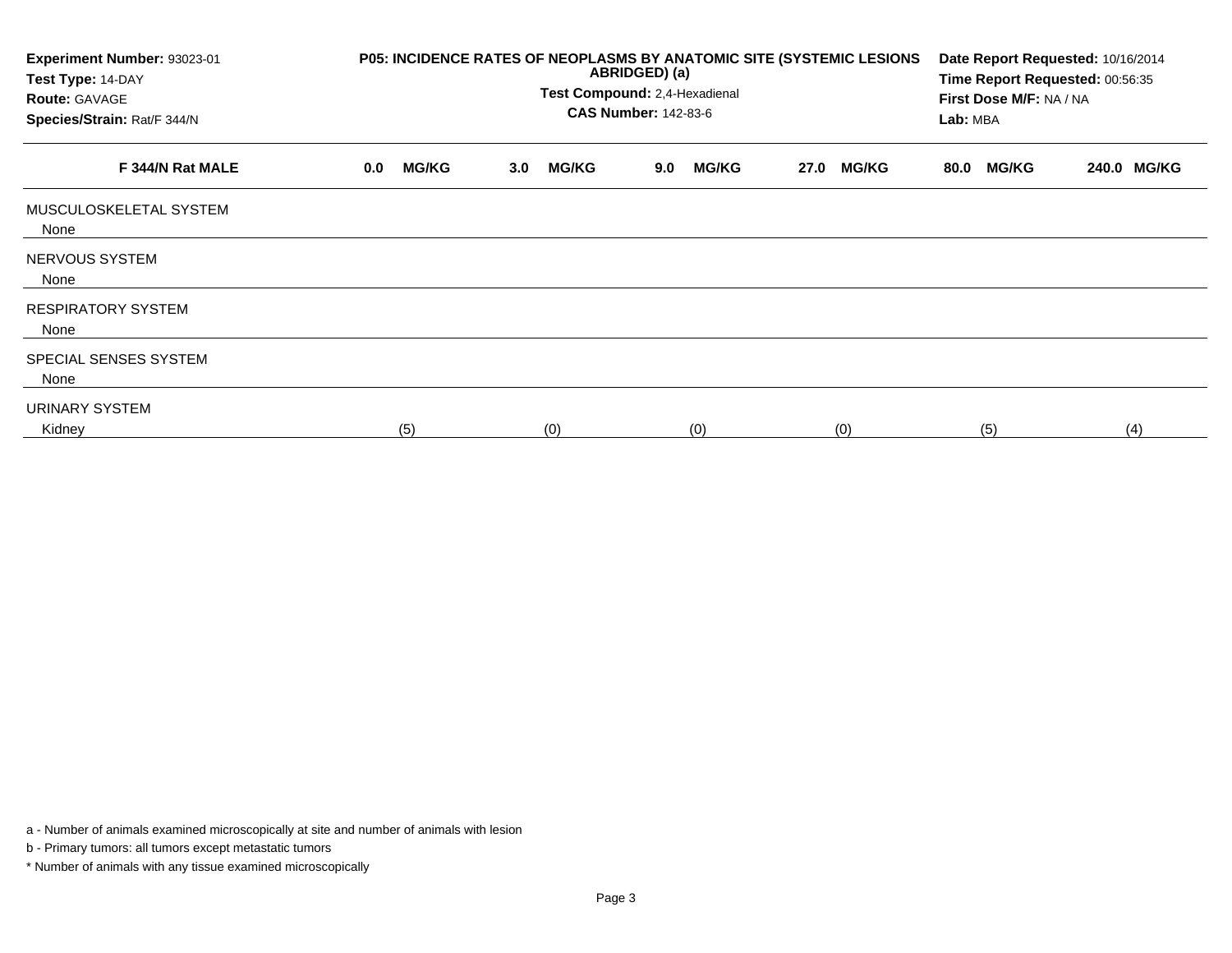| Experiment Number: 93023-01<br>Test Type: 14-DAY<br><b>Route: GAVAGE</b><br>Species/Strain: Rat/F 344/N | P05: INCIDENCE RATES OF NEOPLASMS BY ANATOMIC SITE (SYSTEMIC LESIONS<br>ABRIDGED) (a)<br>Test Compound: 2,4-Hexadienal<br><b>CAS Number: 142-83-6</b> |              |     |              |     |              |      | Date Report Requested: 10/16/2014<br>Time Report Requested: 00:56:35<br>First Dose M/F: NA / NA<br>Lab: MBA |      |              |  |             |
|---------------------------------------------------------------------------------------------------------|-------------------------------------------------------------------------------------------------------------------------------------------------------|--------------|-----|--------------|-----|--------------|------|-------------------------------------------------------------------------------------------------------------|------|--------------|--|-------------|
| F 344/N Rat MALE                                                                                        | 0.0                                                                                                                                                   | <b>MG/KG</b> | 3.0 | <b>MG/KG</b> | 9.0 | <b>MG/KG</b> | 27.0 | <b>MG/KG</b>                                                                                                | 80.0 | <b>MG/KG</b> |  | 240.0 MG/KG |
| <b>Tumor Summary for MALE</b>                                                                           |                                                                                                                                                       |              |     |              |     |              |      |                                                                                                             |      |              |  |             |
| <b>Total Animals with Primary Neoplasms (b)</b><br><b>Total Primary Neoplasms</b>                       |                                                                                                                                                       |              |     |              |     |              |      |                                                                                                             |      |              |  |             |
| <b>Total Animals with Benign Neoplasms</b><br><b>Total Benign Neoplasms</b>                             |                                                                                                                                                       |              |     |              |     |              |      |                                                                                                             |      |              |  |             |
| <b>Total Animals with Malignant Neoplasms</b><br><b>Total Malignant Neoplasms</b>                       |                                                                                                                                                       |              |     |              |     |              |      |                                                                                                             |      |              |  |             |
| <b>Total Animals with Metastatic Neoplasms</b><br><b>Total Metastatic Neoplasms</b>                     |                                                                                                                                                       |              |     |              |     |              |      |                                                                                                             |      |              |  |             |
| <b>Total Animals with Malignant Neoplasms</b><br><b>Uncertain Primary Site</b>                          |                                                                                                                                                       |              |     |              |     |              |      |                                                                                                             |      |              |  |             |
| Total Animals with Neoplasms Uncertain -<br><b>Benign or Malignant</b>                                  |                                                                                                                                                       |              |     |              |     |              |      |                                                                                                             |      |              |  |             |
| <b>Total Uncertain Neoplasms</b>                                                                        |                                                                                                                                                       |              |     |              |     |              |      |                                                                                                             |      |              |  |             |

\*\*\*END OF MALE DATA\*\*\*

a - Number of animals examined microscopically at site and number of animals with lesion

b - Primary tumors: all tumors except metastatic tumors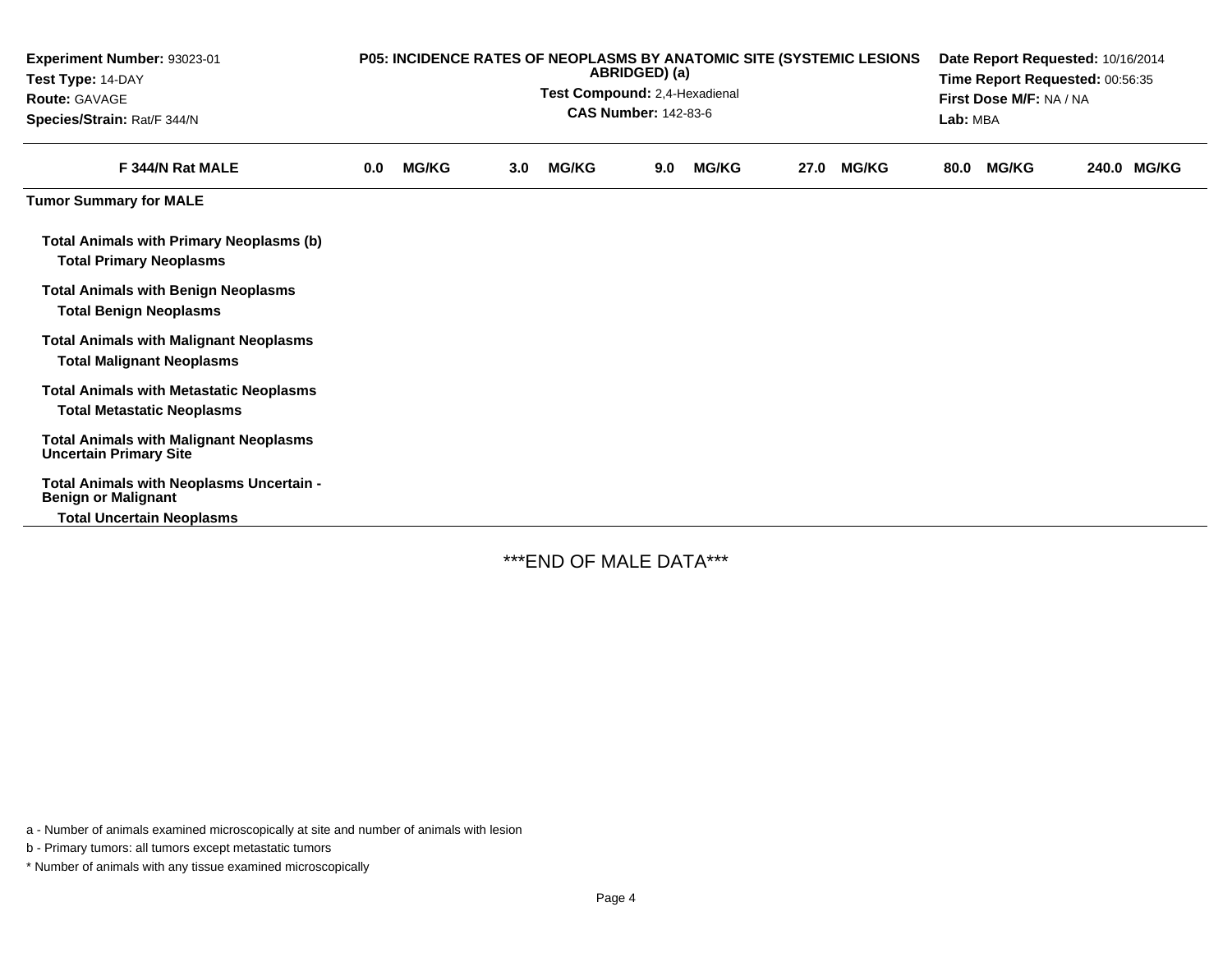| Experiment Number: 93023-01<br>Test Type: 14-DAY                                                     |                     | P05: INCIDENCE RATES OF NEOPLASMS BY ANATOMIC SITE (SYSTEMIC LESIONS<br>ABRIDGED) (a) | Date Report Requested: 10/16/2014<br>Time Report Requested: 00:56:35 |                      |                      |                   |
|------------------------------------------------------------------------------------------------------|---------------------|---------------------------------------------------------------------------------------|----------------------------------------------------------------------|----------------------|----------------------|-------------------|
| Route: GAVAGE                                                                                        |                     | Test Compound: 2,4-Hexadienal                                                         | First Dose M/F: NA / NA                                              |                      |                      |                   |
| Species/Strain: Rat/F 344/N<br>F 344/N Rat FEMALE                                                    |                     | <b>CAS Number: 142-83-6</b>                                                           | Lab: MBA                                                             |                      |                      |                   |
|                                                                                                      | <b>MG/KG</b><br>0.0 | <b>MG/KG</b><br>3.0                                                                   | <b>MG/KG</b><br>9.0                                                  | <b>MG/KG</b><br>27.0 | <b>MG/KG</b><br>80.0 | 240.0 MG/KG       |
| <b>Disposition Summary</b>                                                                           |                     |                                                                                       |                                                                      |                      |                      |                   |
| <b>Animals Initially In Study</b><br><b>Early Deaths</b><br><b>Natural Death</b><br><b>Survivors</b> | 5                   | 5                                                                                     | $5\phantom{.0}$                                                      | 5                    | 5                    | 5<br>3            |
| <b>Terminal Sacrifice</b><br><b>Animals Examined Microscopically</b>                                 | 5<br>5              | $\sqrt{5}$                                                                            | ${\bf 5}$                                                            | 5<br>5               | 5<br>5               | $\mathbf{2}$<br>5 |
| <b>ALIMENTARY SYSTEM</b>                                                                             |                     |                                                                                       |                                                                      |                      |                      |                   |
| Liver                                                                                                | (5)                 | (0)                                                                                   | (0)                                                                  | (0)                  | (5)                  | (5)               |
| Stomach, Forestomach                                                                                 | (5)                 | (0)                                                                                   | (0)                                                                  | (5)                  | (5)                  | (5)               |
| CARDIOVASCULAR SYSTEM<br>None                                                                        |                     |                                                                                       |                                                                      |                      |                      |                   |
| <b>ENDOCRINE SYSTEM</b><br>None                                                                      |                     |                                                                                       |                                                                      |                      |                      |                   |
| <b>GENERAL BODY SYSTEM</b><br>Peritoneum                                                             | (0)                 | (0)                                                                                   | (0)                                                                  | (0)                  | (0)                  | (1)               |
| <b>GENITAL SYSTEM</b>                                                                                |                     |                                                                                       |                                                                      |                      |                      |                   |
| <b>Uterus</b>                                                                                        | (0)                 | (0)                                                                                   | (0)                                                                  | (1)                  | (0)                  | (0)               |
| <b>HEMATOPOIETIC SYSTEM</b><br>Spleen                                                                | (0)                 | (0)                                                                                   | (0)                                                                  | (0)                  | (0)                  | (3)               |
| <b>INTEGUMENTARY SYSTEM</b><br>None                                                                  |                     |                                                                                       |                                                                      |                      |                      |                   |
| MUOOULOOKELETAL OVOTEM                                                                               |                     |                                                                                       |                                                                      |                      |                      |                   |

MUSCULOSKELETAL SYSTEM

None

a - Number of animals examined microscopically at site and number of animals with lesion

b - Primary tumors: all tumors except metastatic tumors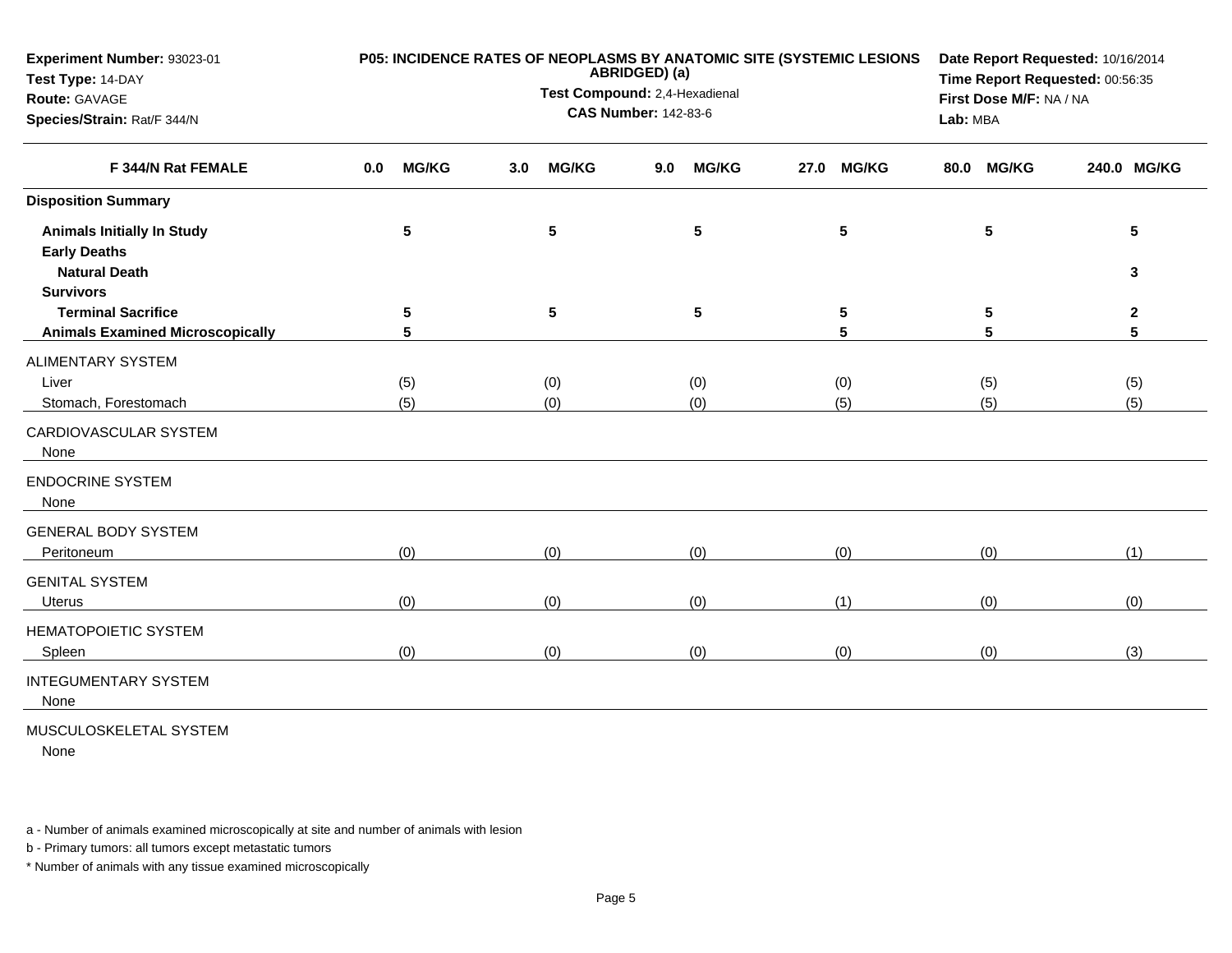| Experiment Number: 93023-01<br>Test Type: 14-DAY<br><b>Route: GAVAGE</b><br>Species/Strain: Rat/F 344/N | P05: INCIDENCE RATES OF NEOPLASMS BY ANATOMIC SITE (SYSTEMIC LESIONS | Date Report Requested: 10/16/2014<br>Time Report Requested: 00:56:35<br>First Dose M/F: NA / NA<br>Lab: MBA |                     |                      |                      |             |
|---------------------------------------------------------------------------------------------------------|----------------------------------------------------------------------|-------------------------------------------------------------------------------------------------------------|---------------------|----------------------|----------------------|-------------|
| F 344/N Rat FEMALE                                                                                      | <b>MG/KG</b><br>0.0                                                  | <b>MG/KG</b><br>3.0 <sub>2</sub>                                                                            | <b>MG/KG</b><br>9.0 | <b>MG/KG</b><br>27.0 | <b>MG/KG</b><br>80.0 | 240.0 MG/KG |
| NERVOUS SYSTEM<br>None                                                                                  |                                                                      |                                                                                                             |                     |                      |                      |             |
| <b>RESPIRATORY SYSTEM</b><br>None                                                                       |                                                                      |                                                                                                             |                     |                      |                      |             |
| SPECIAL SENSES SYSTEM<br>None                                                                           |                                                                      |                                                                                                             |                     |                      |                      |             |
| <b>URINARY SYSTEM</b><br>Kidney                                                                         | (5)                                                                  | (0)                                                                                                         | (0)                 | (0)                  | (5)                  | (3)         |

a - Number of animals examined microscopically at site and number of animals with lesion

b - Primary tumors: all tumors except metastatic tumors